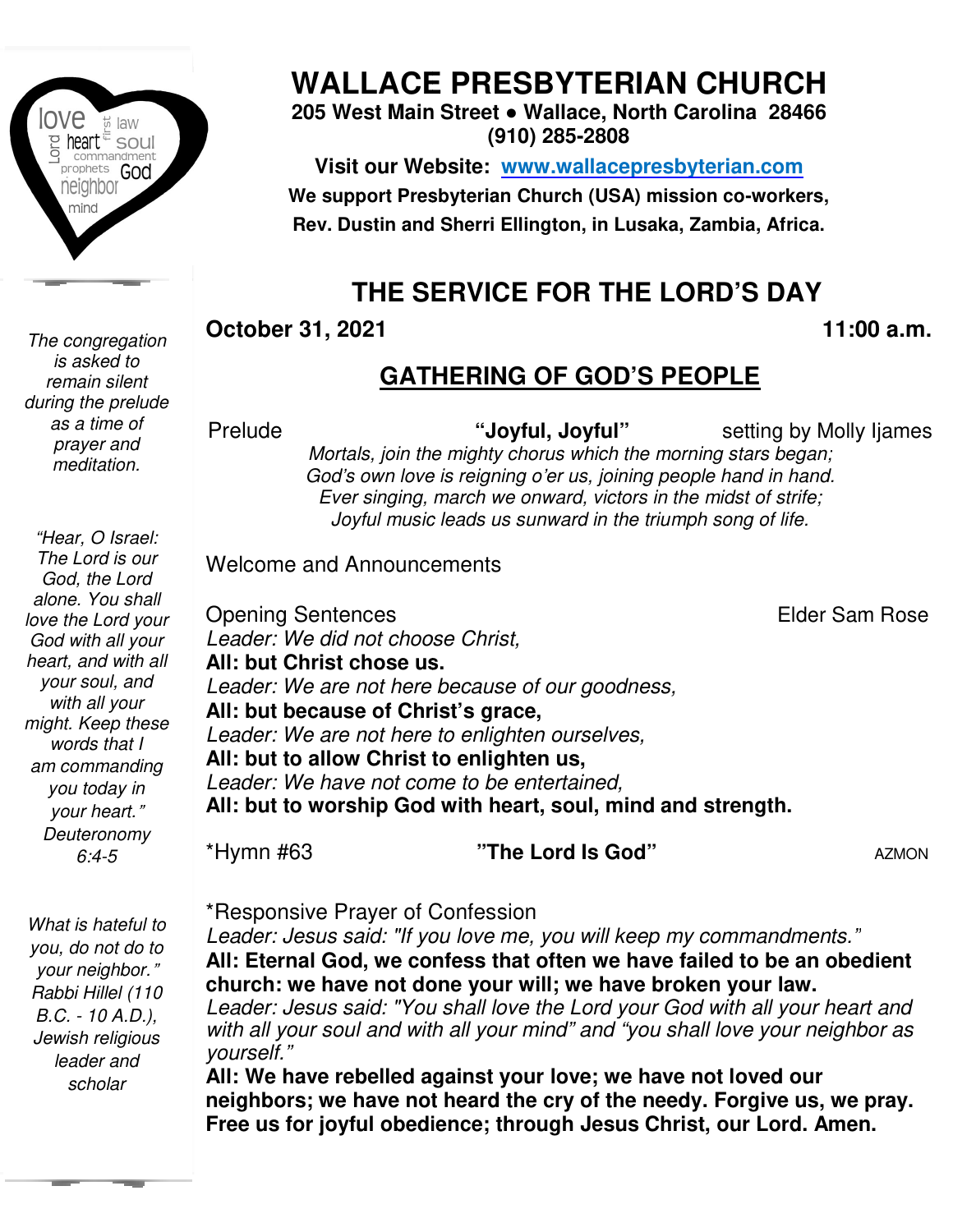*"Owe no one anything, except to love one another; for the one who loves another has fulfilled the law." Romans 13:8* 

\*Responsive Assurance of Pardon

*Leader: Hear now God's assurance of pardon: "But when the goodness and loving kindness of God our Savior appeared, he saved us, not because of any works of righteousness that we had done, but according to his mercy, through the water of rebirth and renewal by the Holy Spirit.*

**All: This Spirit he poured out on us richly through Jesus Christ our Savior, so that, having been justified by his grace, we might become heirs according to the hope of eternal life. The saying is sure."** 

Gloria Patri **Glory Be to the Father Glory be to the Father, and to the Son, and to the Holy Ghost; as it was in the beginning, is now, and ever shall be, world without end. Amen, amen.** 

### **PROCLAIMING GOD'S WORD**

 Children's Sermon Î.

Prayer for Illumination

 **Gracious God, as we turn to your Word for us, may the Spirit of God rest upon us. Help us to be steadfast in our hearing, in our speaking, in our believing, and in our living. Amen.**

| "In everything do<br>to others as you            | Epistle Lesson | Galatians 5:1, 13-15        | Elder Sam Rose        |
|--------------------------------------------------|----------------|-----------------------------|-----------------------|
| would have them<br>do to you; for this           | Gospel Lesson  | Mark 12:28-34               |                       |
| is the law and<br>the prophets."<br>Matthew 7:12 | Sermon         | "The Primary Love Language" | Dr. Philip K. Gladden |
|                                                  |                |                             |                       |

A Time for Silent Reflection

Pastoral Prayer with the Lord's Prayer

.<br>م **Our Father who art in heaven, hallowed be thy name. Thy kingdom come, thy will be done, on earth as it is in heaven. Give us this day our daily bread; and forgive us our debts, as we forgive our debtors; and lead us not into temptation, but deliver us from evil. For thine is the kingdom and the power and the glory, forever. Amen.** 

## **GIVING THANKS TO GOD**

\*Presentation of Tithes and Offerings 5th SUNDAY BUILDING OFFERING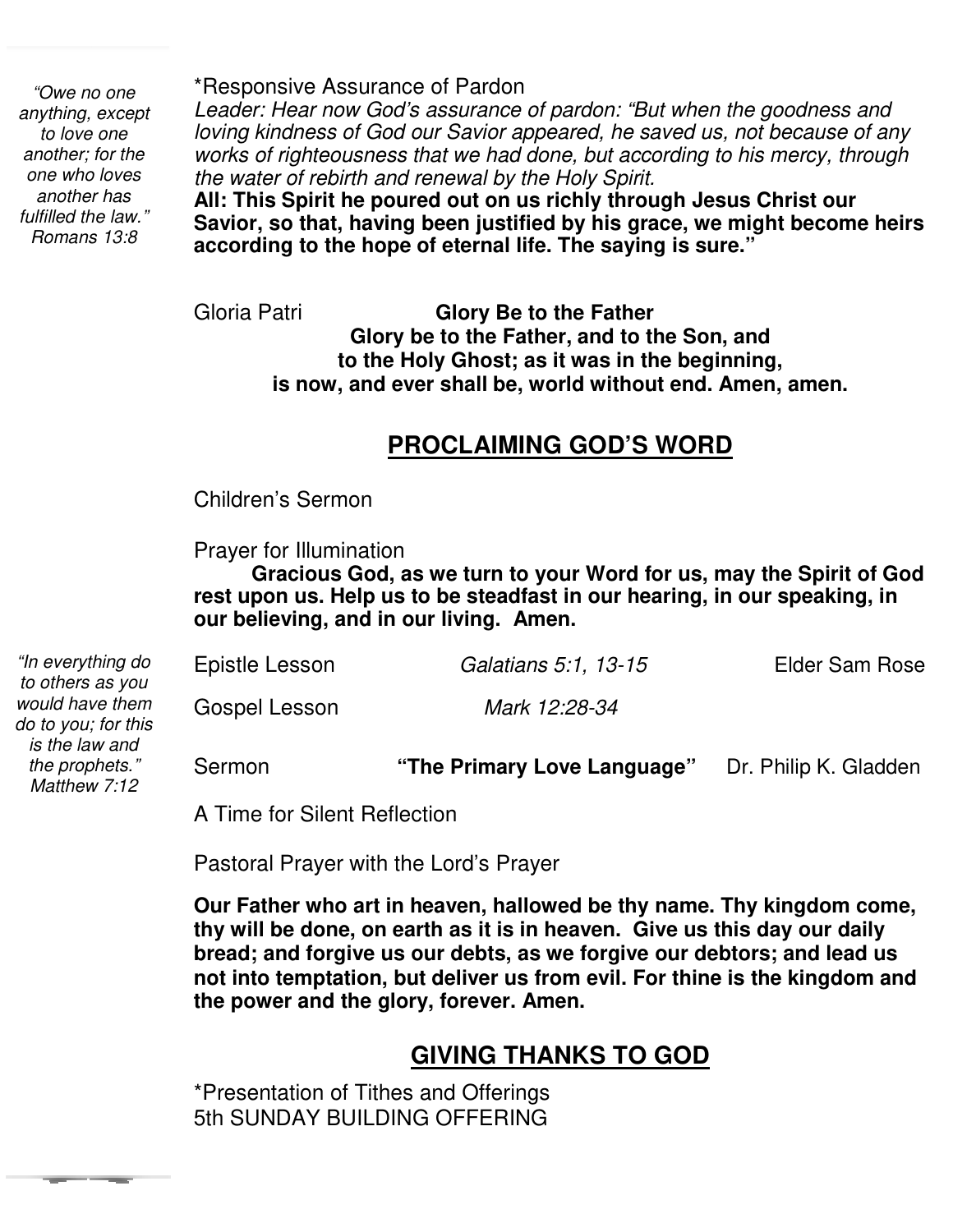### Offertory **"They'll Know We Are Christians By Our Love" Christians**

arranged by Mark Hayes

*"Love does no wrong to a neighbor; therefore, love is the fulfilling of the law." Romans 13:10* 

And they'll know we are Christians by our love, by our love; Yes, they'll know we are Christians by our love.

\*Doxology and Prayer of Dedication *Praise God from whom all blessings flow; Praise Him all creatures here below; Praise Him all creatures here below;<br>Praise Him above ye heavenly host; Praise Father, Son, and Holy Ghost. Amen.*



*"Bear one another's burdens, and in this way you will fulfill the law of Christ." Galatians 6:2* 

Affirmation of Faith: The Apostles' Creed **I believe in God the Father Almighty, Maker of heaven and earth. And in Jesus Christ his only Son our Lord; who was conceived by the Holy Ghost, born of the Virgin Mary, suffered under Pontius Pilate, was crucified, dead, and buried; he descended into hell;** the third day he rose again from the dead; **he ascended into heaven, and sitteth on the right hand of God the Father Almighty; the third day he rose again from the dead; he ascended into heaven, and sitteth on the right hand of God the Father Almighty; the forgiveness of sins; the resurrection of the body; and the life everlasting. Amen.**  heaven and earth.<br>**:sus Christ his only Son our Lord;**<br>conceived by the Holy Ghost, ascended into heaven,<br>**I sitteth on the right hand of God the** Father<br><sup>I</sup> third day he rose again from the dead; ascended into heaven,<br>**d sitteth on the right hand of God the Father**<br>· forgiveness of sins;<br>· resurrection of the body;

\*Hymn #300 **We Are One in the Spirit"** PLEADING SAVIOR (They'll Know We Are Christian by Our Love)

\*Benediction

\*Postlude



\**All who are able may stand.*

### **5TH SUNDAY BUILDING OFFERING SUNDAY, OCTOBER 31**

 **This offering helps us provide and maintain our church physical plant so our worship, education, and outreach ministries**  maintain our church physical plant so our<br>worship, education, and outreach ministries<br>can continue. Thank you for your generous **support!**